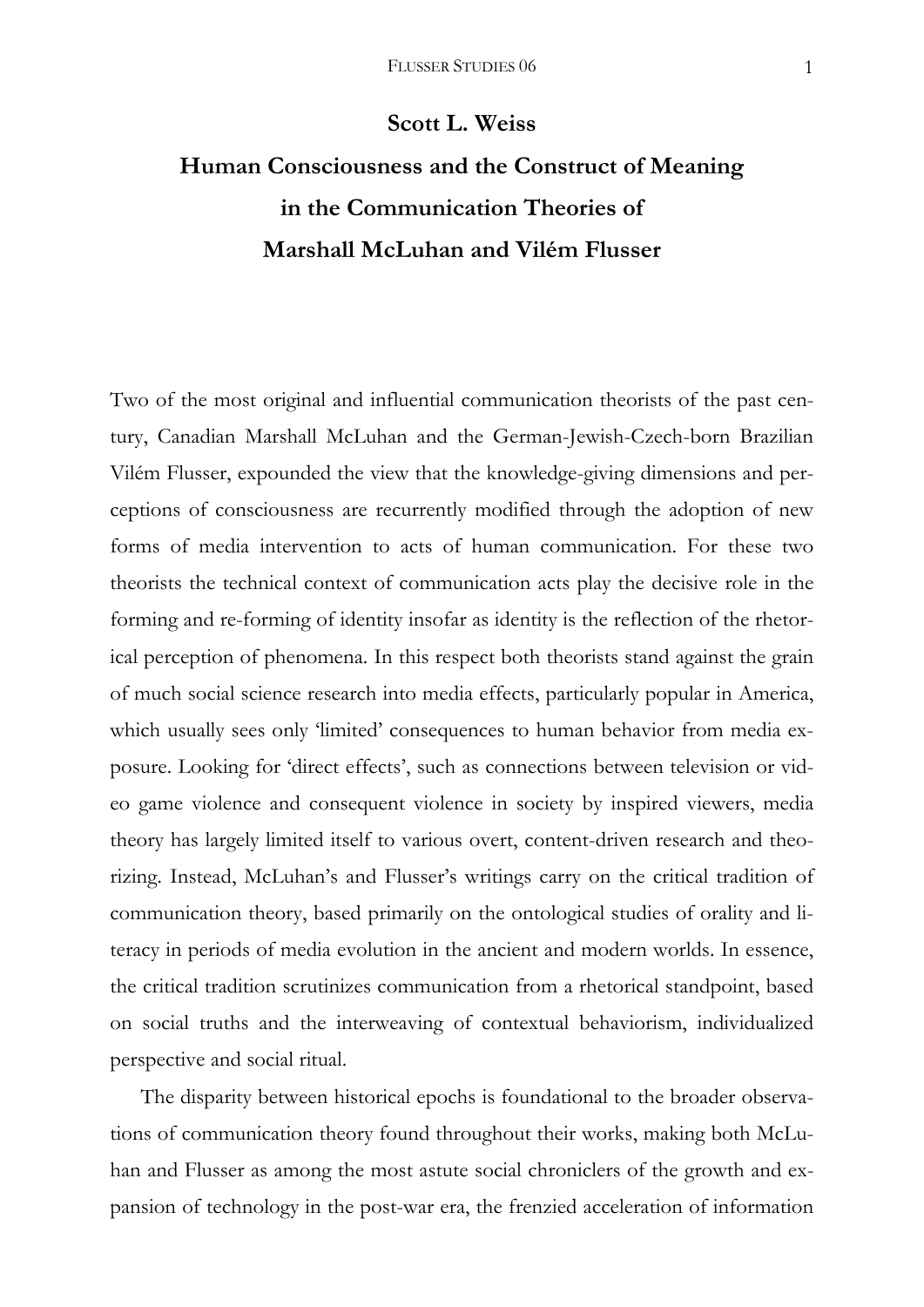flow, and the emergent field of communication studies wherein the efficient transmission of messages and media social effects were among the newest fields of inquiry. Coming across most pronouncedly in an evaluative contrast of the criteria and conclusions of their communication theories is their shared belief that the communication process is a supplementary adjunct to external or, using Flusser's term, *natural* human experience. Implicitly *unnatural* refers to the creatively constructed denotational and connotational variance of linguistic form. Nonetheless, communication, however signified, plays the vital interior *rôle* of shaping the selfconstructed perceptions of our consciousness, thereby extracting meaning from the world.

 The often intellectually intersecting and detailed evaluations of the psychological and social effects of modern communication dynamics finds a legacy of influence for McLuhan and Flusser in subsequent communication scholarship. In particular, the relatively recent socio-cultural scholarship of Cultural, Communication and Media Studies focuses primarily on how messages are 'encoded' with meaning and the broader social consequences attributable to the subjective decoding of meaning in areas as the perception of audience, the workings of industry, identity politics, ideology and hegemony, and 'authenticity'. This however, is not limited to content analysis, but more significantly takes into account how the experience of various media shapes the consciousness of man and his relationship to his environment.

 Flusser was influenced deeply by continental literary theory (the difficult and obscurely philosophical nature of which probably accounts for his relative low profile in American academic circles), and he demarcates his 'types' of communication after de Saussure's semiology (compare Flusser, p. 15). These 'types' are of three categories, which he qualifies as *diachronical* (linear sequenced communication, i.e. writing and spoken language), *synchronical* ('signs' or surface-oriented communication such as a character-oriented language like Chinese and painting), and *tridimensional synchronical* (ordering 'space' such as music or architecture).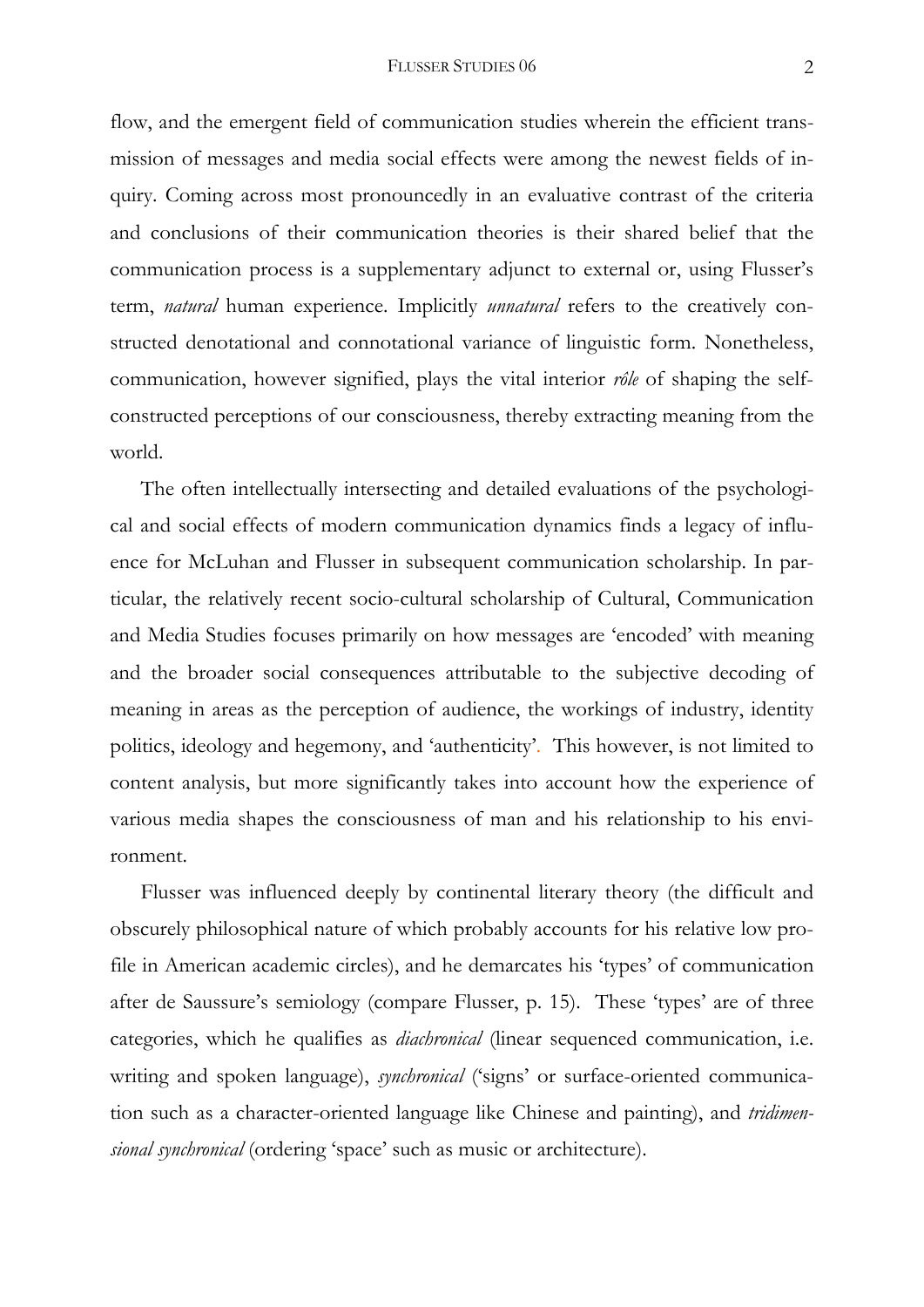Synchrony and diachrony describe two aspects of language and two approaches to the study of language. First, synchrony looks at language contextually. It focuses on a stage of its evolution and emphasizes the ephemeral or the 'snapshot in time' and epoch-bound circumstantial relationships between signs. Conversely communication encoded diachronically, as in speech or alphabetic language, is dependent upon narrative to contextualize its meaning. The reflection *on* and *of time and distance*, as occurs in a linear-based media such as writing, is a causal characteristic of any narrative as is the consequent self-awareness inherent to the perception generated. The burden, one might say, of higher consciousness is a necessary alienation, a highly attuned self-awareness that belies the exclusivity of literacy as the human being's progressive liberator. Literacy, because of its select extension of the visual sense, can only ever fall short of a pure and balanced synthesis of all the senses as long as the human is grasping for information s/he can presently only mine through multiple, disparate sensory powers.

 At the same time synchronic-encoded communication can still, in its auditory incarnation, represent what McLuhan describes as "that magical resonating world of simultaneous relations that is the oral and acoustic space" (McLuhan p. 117). The ear, for McLuhan, is 'magical' because time is either subverted in such 'space', thereby providing an instantaneous and balanced comprehension of code. Unlike the reverse consequences put upon his literate and consequently individualistic successor, the literate 'historical man', for the oral and acoustic 'man' *time becomes space*. Space has a homogeneous textural quality, redundant in its consistency. Signs and symbols regenerate themselves in continuous coiled patterns of circular reasoning constructing a closed system of meaning. Each sign communicates each other, much like a system of computer terminals producing a singular, immediate, powerful and yet ultimately transient meaning.

 Synchronical code, then, represents a high level of successful communication as it conveys little "information" (Flusser, p. 54). Successful communication and transmission of information are judged in proportional discrepancy. Effective communication, both human and technological, is founded on redundant action.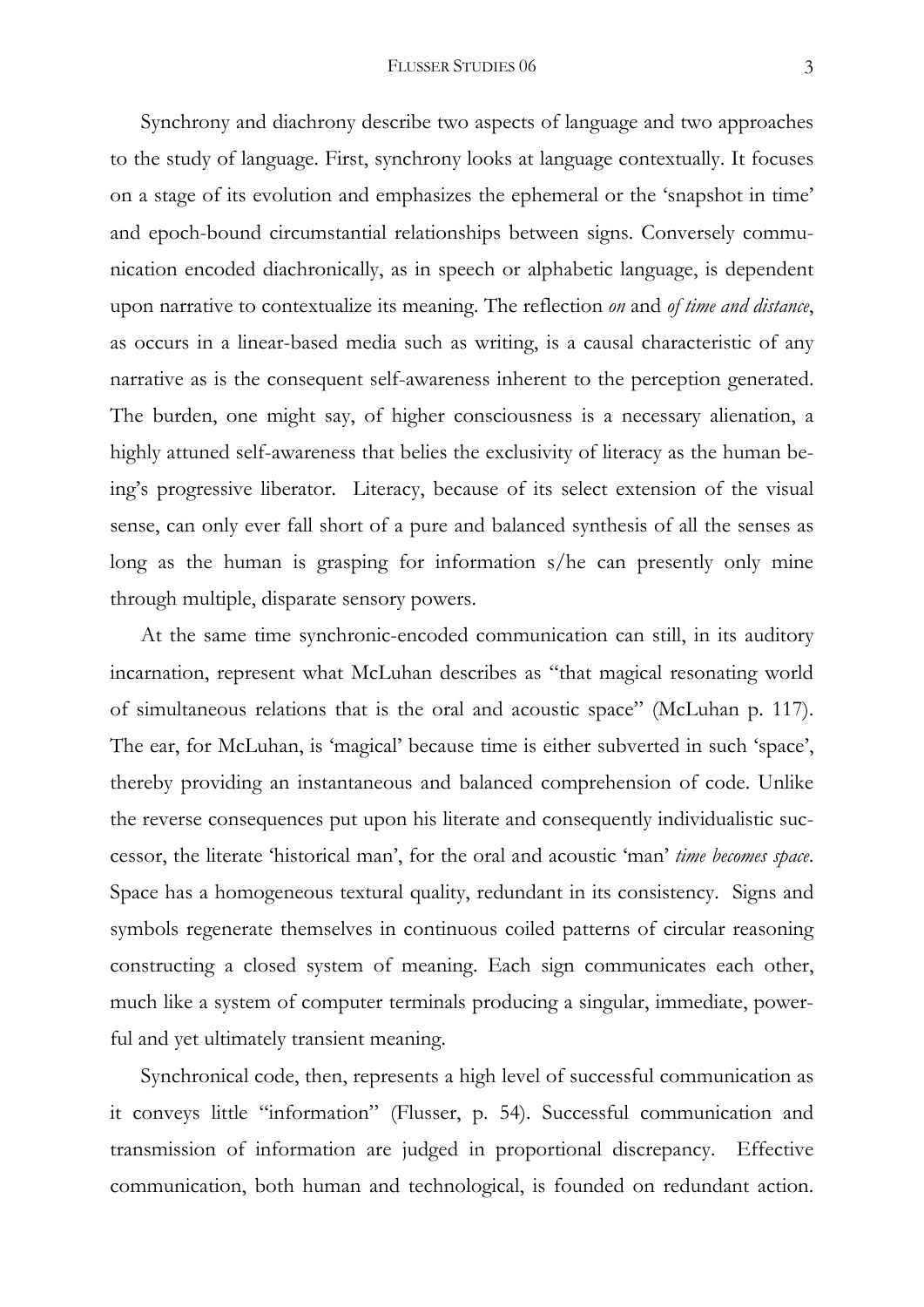Any act of information increase is entropic action or 'noise' and is a break in that progression which is ultimately of unique cognitive significance. The break is a jarring event and pregnant with meaning, that can potentially spawn new meanings such as might be found in the reaction of feedback.

 McLuhan, with respect to media, observed similar phenomena although one could say he approximated the relative distinctions between linear and spatial communication referring to them as "hot" and "cold" (McLuhan, p. 162). Hot medium extend a single sense in 'high definition', in other words hot medium are 'well-filled with data.' Cold medium are more abstract and require concentrated completion by the audience. Hot medium, like television, would therefore be synchronic, as so much of the decoding, by the contextualizing of individual signs, is done instantly and on the surface, though linear codes are also apparent. Because of this often novel and confusing fusion of code types, one which he understood would have unprecedented consequences on the general psyche of a populace, McLuhan famously observed the "medium is the message" and prescribed paying attention to the *effects* of media rather than *meaning* (McLuhan, p. 164).

 Sharing a roughly monistic determinism in explaining sense perception, both theorists, at least insofar as the senses approximate *meaning* in communication, see identity as joined to social dynamics. Consciousness experience, then, becomes a sort of kinetic *meaning-seeking* subversion of objective experience with the ultimate allocation of significance measured by the balance of sensory ratios and the ensuing "disturbances" (McLuhan p. 100). Significantly, McLuhan sees a kind of loss of identity as a consequence of the ratio imbalance, positing that the integrity of identity, the human orientation point of meaning, is a construct of the dynamics at play in communication acts.

 McLuhan's belief in identity as a construct of communication has some mirroring in Flusser. Flusser, for example, offers two definitions of communication: a "wide" and a "strict" sense. The "wide" sense he defines as "a process by which a system is changed by another system." (Flusser, p. 8) This sparse definition emphasizes communication as an organizing and rule-generating act; one which contex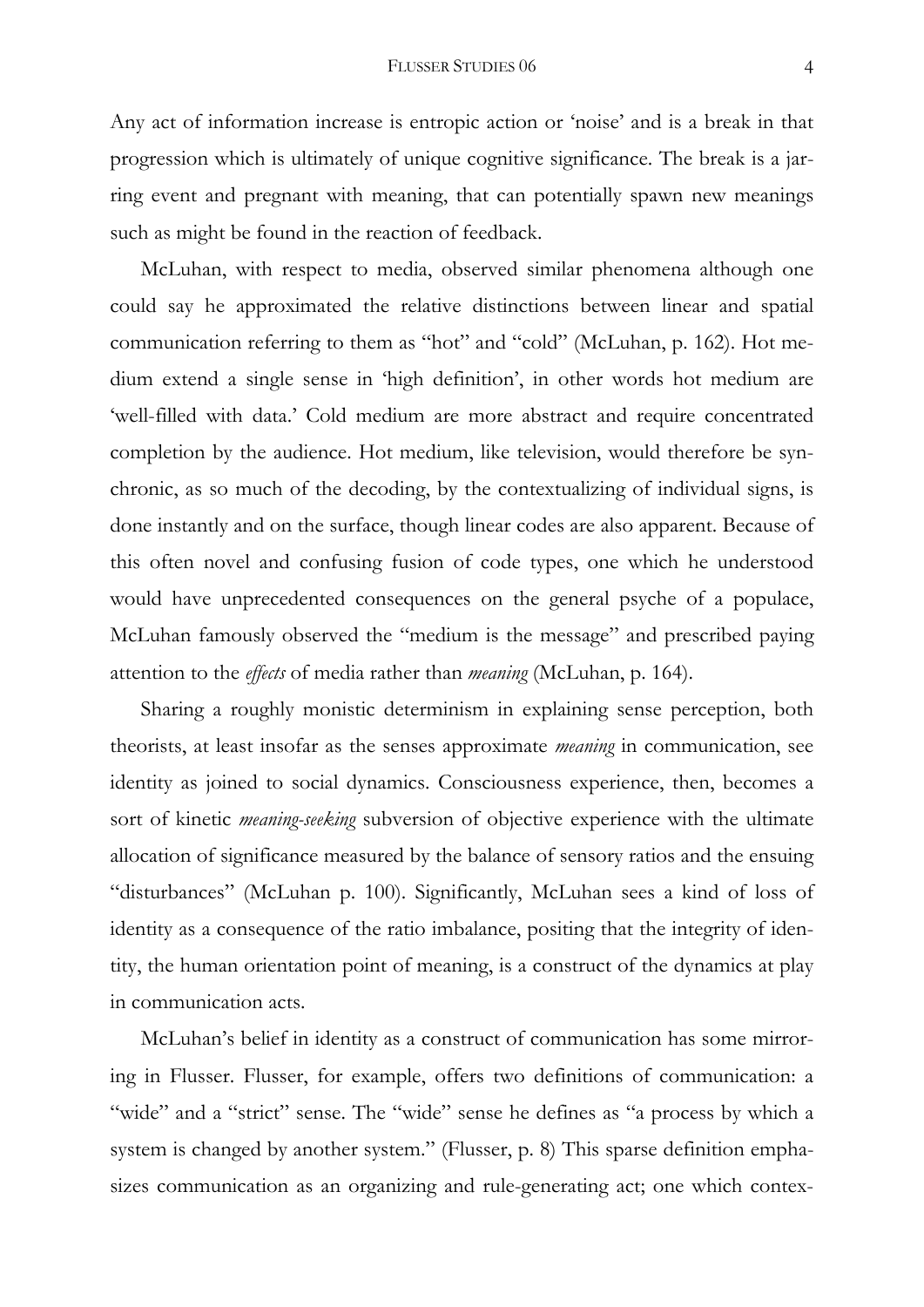tually determines meaning through an ordering and re-ordering of experience (what McLuhan represents as ratio disparities). The "strict" sense, though, requires a change in the system "in such a way that the sum of information is greater at the end of the process than at the beginning." Communication is therefore not only functional but also efficient: if the information is greater, it must imply that what was conveyed was *recognized as being in-form*, that is, in a "readable" code. The extant structure of code finds its origin in a universal "metacode" (Flusser, p. 12), "[…] the convention that establishes a code," he writes, "must be prior to the code both historically and logically." This fixes language and communication as a recurring socially determinate force. The ultimately mysterious "metacode" from which subsequent codes evolve remains unexplained in Flusser, although by inference it would seem to suggest the existence of a natural equilibrium which creates and is perceived by consciousness. Communication itself, though, Flusser calls *unnatural.*

 This becomes a particularly difficult disconnect in Flusser. If the specter of the original blue print for language is encoded and passed on from generation to generation, then the constructing elements of communication cannot be 'unnatural'. Yet it is the act of communication itself, the particular *reaching* and *grasping*, whether through the encoding of signs and symbols in language or through the transmission of the code itself, which Flusser seems to indicate as 'unnatural': not to be found operating within a solitary enclosed system (of nature) left to its own apparent devices. Flusser sees a gap between the man and the world as pinpointing the 'alienated' state of humanity. Humanity must bridge this gap with language; in other words, it needs invented codes to assign meaning to objects. Alienation becomes defined as a lack of self-sufficiency; an inability to be replete *as-is*.

Man, the "tool-making animal" to use both McLuhan's and Flusser's phrase (McLuhan p. 100, Flusser, p. 3) create media as extensions of the senses which give heightened pitch to one or another sensory perception. The extension of the senses indicates a dual, physiological and psychological phenomenon. Physically, man is capable of 'making over' his sense apparatuses for keener, less generalized sense perception which he will do progressively better throughout history. 'Tools'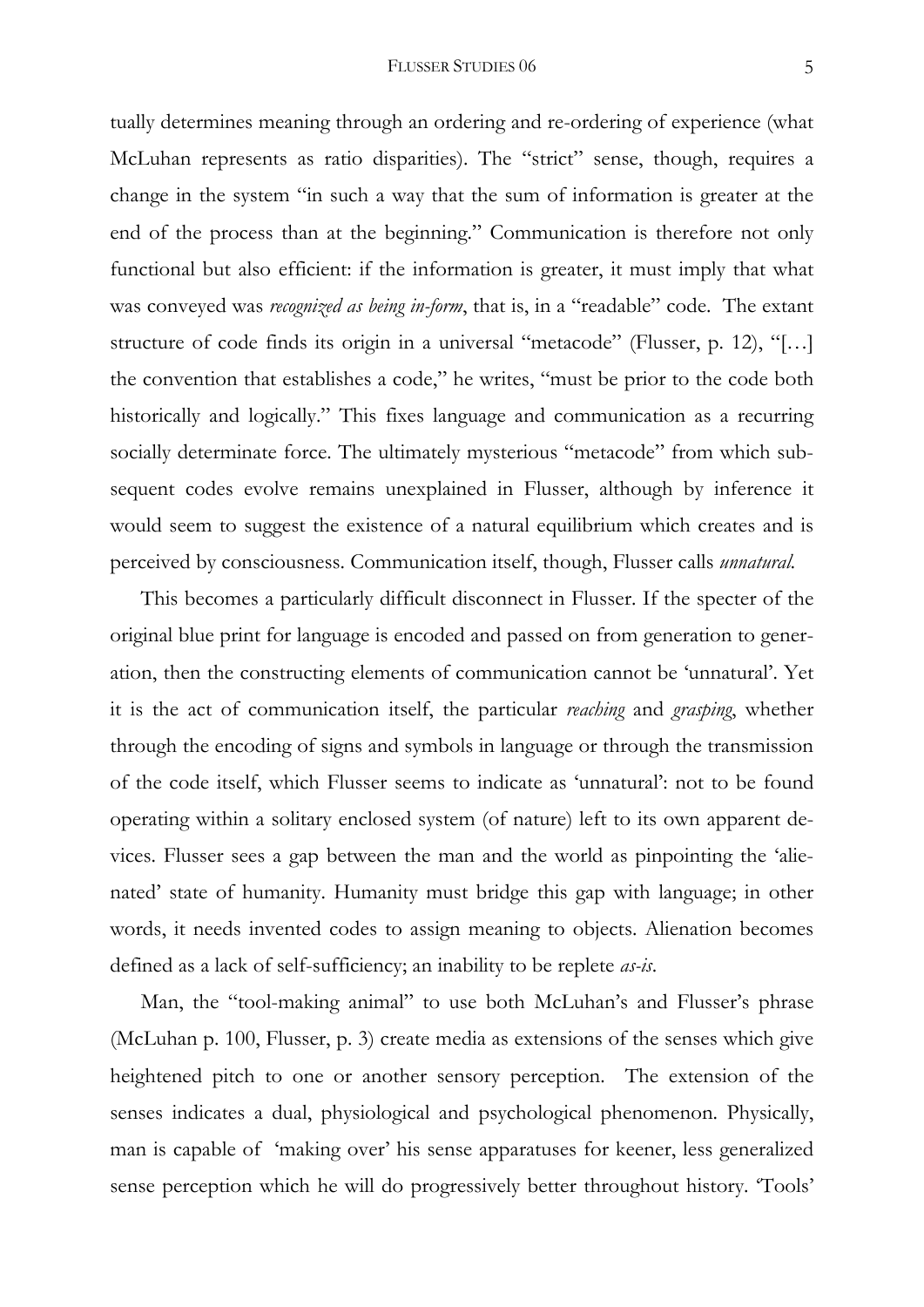become a metaphor for bridging 'man' with his innate striving to control his environment and give it a fathomable meaning: the human being as altogether and ultimately alienated from the world.

At the same time, however, the 'back end' of the communication act, the cognitive processing and appropriation of speed and inter-sensory coordination is, unlike the pragmatic physical construction of 'tools', self-revising and mysterious in that the changes remain hidden for some time until they can be charted through behavioral patterns. This delay indicates an unbridgeable alienation perceived in real time. These tools, "mediations" (Flusser, p. 36), come as imperfect connectors between man and the world, a perhaps necessary illusion for which it is grasping.

 Mediations are the human being's technical striving to construct meaning, to interfere with nature and to rebel against her or his limitations. This is a notion that finds its heritage in the sophist wisdom 'man is the measure of all things.' At once, this liberated him from primitive authoritarianism. Further on in history, in our own time, the human being finds itself again in a struggle of liberation, but it is now, inversely, to liberate one's self from the low-charged slowness of the previous generation's concept of data flow and the consequent alienations betraying even a professional or personal digital divide. For the current generation, hard-wired consciousness and meaning might be best expressed in the Cartesian pun: 'I connect, therefore I am'; a return to synchronic culture off the glow of computer screens.

In conclusion, I would suggest both McLuhan and Flusser are essential references of any contemporary analysis of media. Conveying the fundamental importance of perspective and the systematizing character of media, both theorists contributed much of the groundwork for the current interest in media studies, as it is understood to be an integral part of social influence, not only in the 'agendasetting' quality of media content but, more vitally, in the hegemonic absorbing of media content and the pre-determining meta-character of how such content is delivered. Recognizing the subjective, individual nature of consciousness and having the perception to inquire into its construction, they were a key dynamic in establishing a complementary route of inquiry adjacent to the strict empirical and beha